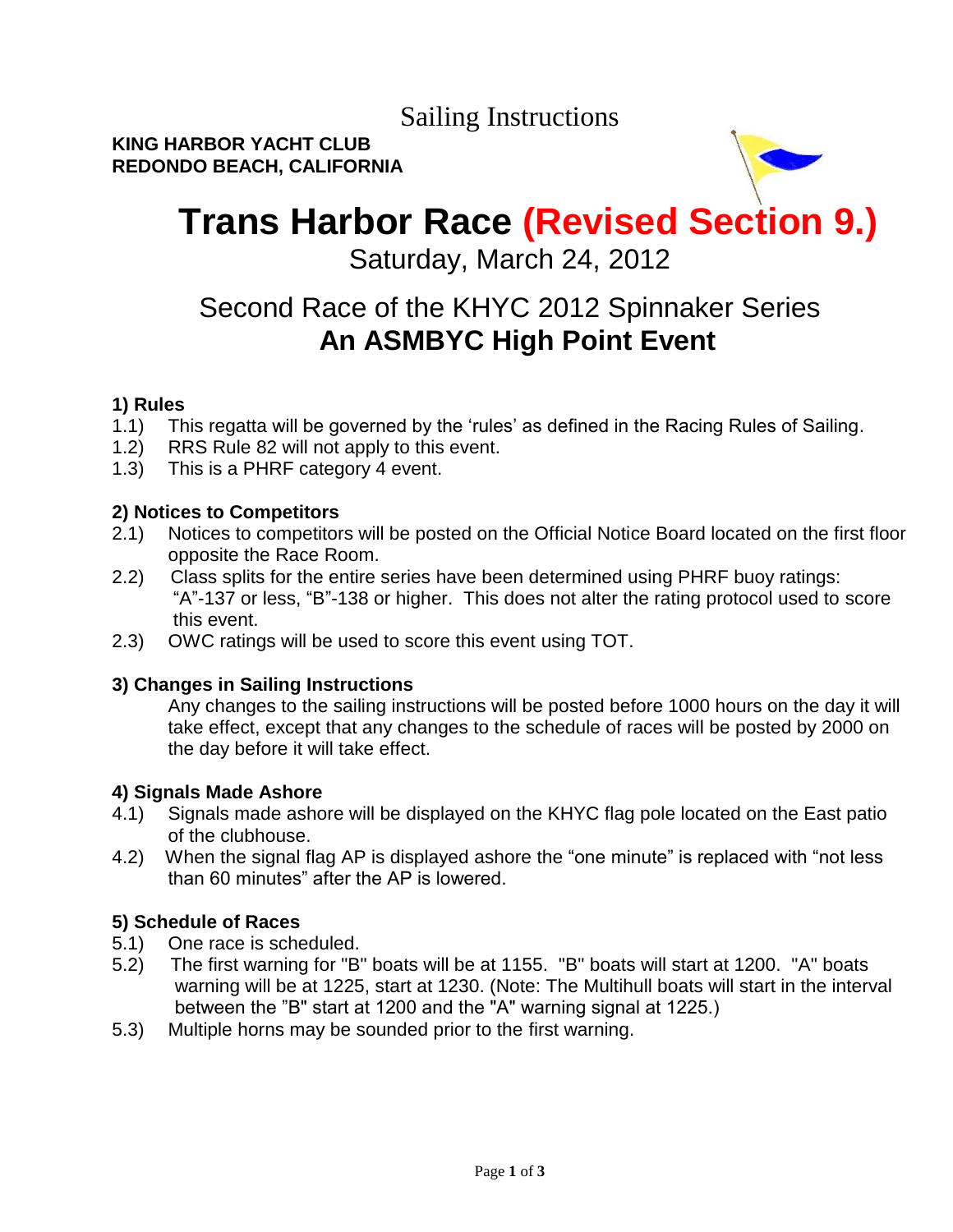# Sailing Instructions Trans Harbor Race

### **6) Signals on the Race Committee Boat**

| Classes will start in the following order: Class Flag |                        |
|-------------------------------------------------------|------------------------|
|                                                       |                        |
|                                                       | $MH$ R (If applicable) |
|                                                       |                        |

## **7) The Race Course**

- 7.1) The racing area will be in the King Harbor/Marina Del Rey area as shown on the Trans Harbor Course Chart.
- 7.2) The course will be: Start at **S-Fs-mdrSS-mdrT-G-W-Finish** at the entrance to King Harbor.
- 7.3) The distance is approximately 21.7 nm.

### **8) Marks**

Marks are spar buoys or inflatable replacements in the approximate positions defined on the 2012 KHYC Race Mark Guide and the Del Rey Chart #16.

### **9) The Start**

- 9.1) The starting line will be between a staff displaying an orange flag on the race committee boat and a staff with an orange flag floating to port from the race committee boat.
- 9.2) All boats must check in with the Race Committee on the water prior to **"their"** class warning signal.
- 9.3) Boats whose preparatory signal has not been made shall **keep clear of the starting area** and all boats whose preparatory signal has been made.
- 9.4) The Race Committee will attempt to call on the course side (OCS) boats on VHF channel 78 after the starting signal. Failure to call a boat OCS is not grounds for redress.

### **10) The Finish**

- 10.1) The finish line will be at the harbor entrance between an orange flag on the R/C Boat and the red light on the east jetty.
- 10.2) A spinnaker control line must be released prior to entering the harbor.
- 10.3) Take your own time at the white entrance buoy (W) if the committee boat is not on station.